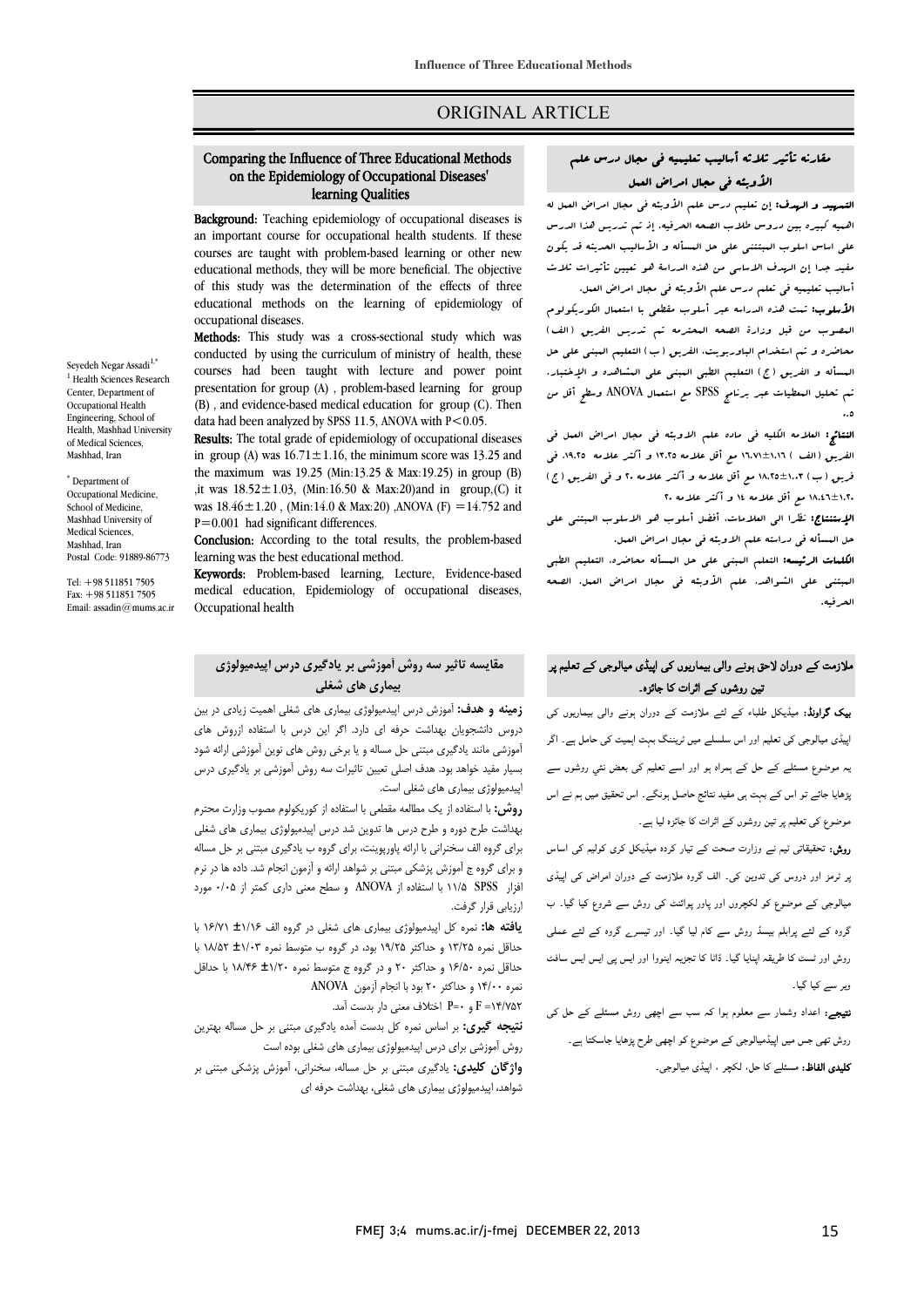$\overline{a}$  $\overline{a}$ 

### **INTRODUCTION**

 The importance of new educational methods is clear. Every university lecturer or teacher is somehow aware of this these methods but may not have perfect knowledge about crucial issue and many of them have used one or more of the specific effects of these methods (1, 2).

 In recent years, new educational methods such as problem- based learning, evidence-based medical education, and programs at universities. We know that presenting lecture is a traditional method in education but with the presentation of power point, educational animation and film, this method can be improved and become more utilizing didactic assists have been used for educational useful(2).

 Problem-based learning is a recommended educational method; in this method students try to solve a specific problem under the guidance of the professor (3, 4). In medical sciences this problem is a disorder, disease, or prepare themselves for class and study about the subject of the next sessions. In the beginning of each session, the professor presents the subject in the form of a question or a students discuss the issue until they solve the problem and answer the main question. It seems that it fits clinical health disturbance. According to the program, students problem (5, 6). Under the guidance of the professor, problems (7-9).

 Evidence-based medical education is the next educational about the subject of the previous session (12) in educational and related journals and websites (13, 14). In this study, the author introduces some specific websites for occupational health (15-17). Students search about the title Occupational health has general, basic, and specific courses that epidemiology of occupational diseases is a base for a lot of specific courses such as epidemiology of occupational diseases, toxicology, ergonomic and occupational risk method (10, 11). In this method, some of students search in up-to-date websites and other references for new lessons. factors.

 One of the main courses in occupational health is epidemiology of occupational diseases .This course includes specific chapters on epidemiology of occupational toxicities, musculoskeletal disorders, occupational cancers, noise induced hearing loss , epidemiology of occupational diseases application and general epidemiology chapters such as definitions, types of epidemiological studies, studies application in occupational fiealth , prevention<br>levels , prevention application in occupational health , and diseases such as occupational lung diseases, occupational studies application in occupational health , prevention epidemiological samples(18-20).

 Some studies have demonstrated the effectiveness of problem-based learning; Groves M. et al have shown the curricula (3), Butler R. et al have talked about the problem- based learning in the medical school (4) , Callis A.N. et al have cleared the difference between traditional and hybrid problem-based learning in application of basic sciences to usefulness of evidence-based medical education; Dornan T. et al have talked about the identification of the best influence of tutoring in problem-based learning medical clinical problems (5). Some studies have shown the

 have considerations for developing an evidence-based evidence in medical education (10), and Ramstrand N. et al practice in orthotics and prosthetics (11).

 In this study, the author tries to find the best educational method for occupational diseases' epidemiology since this course is a basic for many future courses course is a basic for many future courses.

 The objective is to determine the effects of three educational methods on learning occupational diseases' epidemiology.

## **METHODS**

 This study has been performed as a cross-sectional study from 1389 to 1391 on occupational health students. Į were 28 students. Course plans were written according to curriculum of the ministry of the health website. Group A and B included 25 students and in group C there curriculum of the ministry of the health website.

 Each group had a special educational method for epidemiology of occupational diseases. Lecture with power ູ່ point presentation was used for group A, problem-based learning was used for group B and evidence-based medical education was utilized in for group C.

 In problem-based learning, students participated in the classes actively, before each session they studied the subject about the subject on which they discussed about and the professor directed them. Mostly, the professor posed a and at the beginning of the classes a question was raised question in the case presentation at first.

Example number  $(1)$ : a battery worker who had neuropathy can we do? This was a problem in industry and students were supposed to solve it and answer the teacher's symptoms. Is it a work related problem? Is it frequent? What questions.

Example number  $(2)$ : Industry worker who had low back we do? This was a problem in industry, too. These questions can be related to occupational diseases, toxicology, ergonomic, and statistics and help the future pain. Is it a work related problem? Is it frequent? What can specific courses learning in occupational health students.

 In evidence-based medical, students participated in the classes actively. Each session at the end of the class a question was planned by the professor and the next session one or more students who had looked for the answer in occupational safety and health, haz -map, international related journals and websites, such as national institute for labor organization discussed the answer.

 In general epidemiology chapters, there were definitions, types of epidemiological studies, studies application in application in occupational health, and epidemiological occupational health, prevention levels, prevention samples.

 In specific epidemiology of occupational diseases there were epidemiology of occupational lung diseases, occupational cancers, noise induced hearing loss, and occupational toxicities, musculoskeletal disorders, epidemiology of occupational diseases application.

 Examinations of the three groups were at the same level at the end of the term, these tests were prepared by the correction and validity and there had been a pilot study with correlation of 0.85 for assigning the reliability in a professors' and teachers' opinions for making sure about

16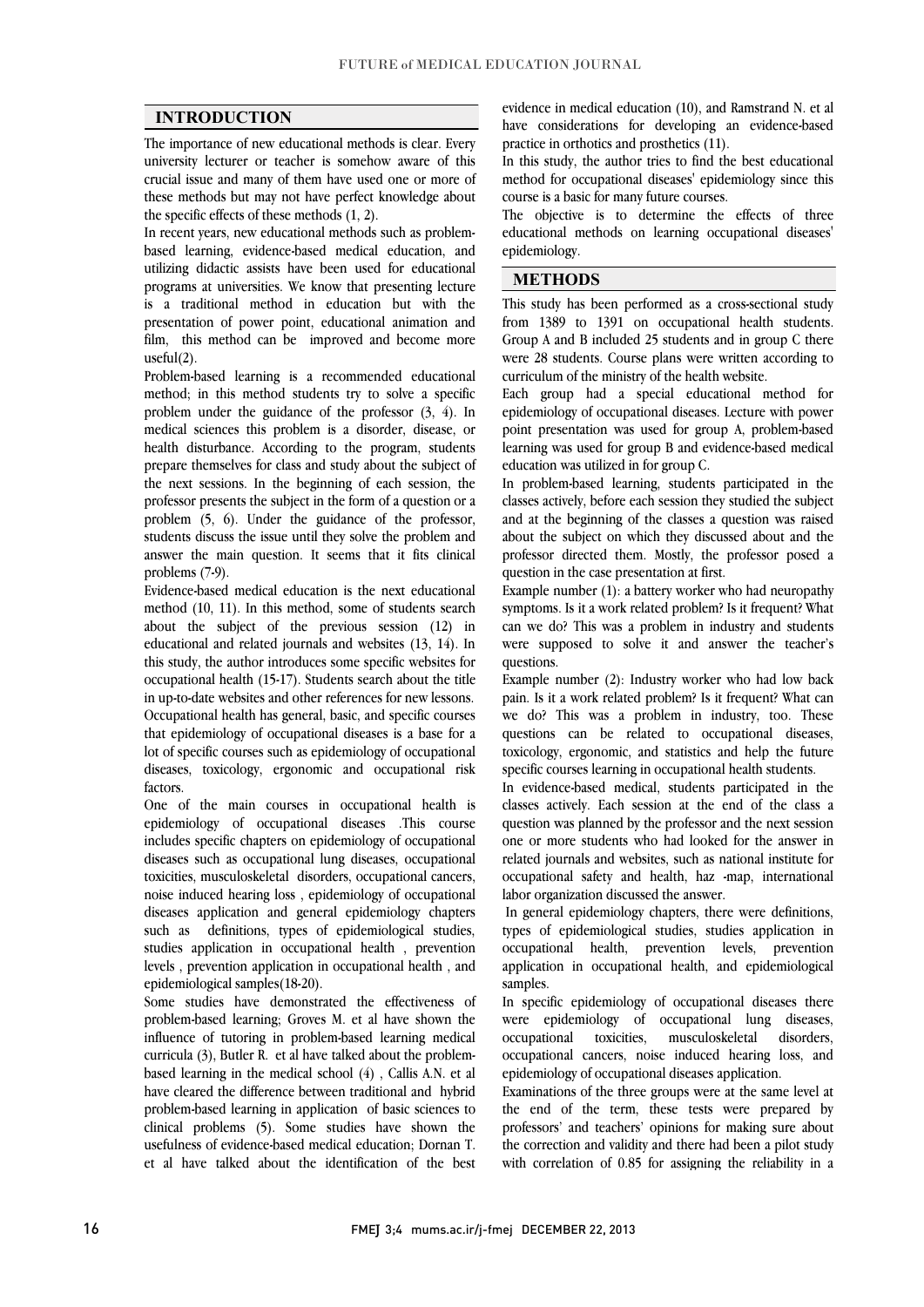sample of occupational health students. These tests included the general and specific epidemiology of occupational diseases according to the educational programs.

The inclusion criterion was the occupational health students occupational health, and exclusion criteria were studying in three entrance year of 1388, 1389 and 1390 in the field of another field or having entered university in other years.

 Data had been gathered in SPSS 11.5, and analyzed for the calculation of means, standard deviation, ANOVA and  $P < 0.05$ .

In research ethics, the researcher got oral satisfaction from

 $\overline{a}$ i, participants and the names of the students were kept confidential.

> Ī j

# **RESULTS**

The total grade of epidemiology of occupational diseases in (problem-based learning) was 18.52±1.03,( Min:16.50and Max: 20) and in group C(evidence-based medical education) was  $18.46 \pm 1.20$  , (Min: 14.00and Max: 20),<br>ANOVA (F) = 14.752 and P=0 had significant differences group A ( lecture and presentation with power point) was  $16.71 \pm 1.16$ , (Min: 13.25 and Max: 19.25), in group B ANOVA (F) =  $14.752$  and P=0 had significant differences.

| Table 1. The comparison of grades in specific epidemiology of occupational diseases chapters among the three |  |
|--------------------------------------------------------------------------------------------------------------|--|
| groups $(P<0.05)$                                                                                            |  |

i<br>I

| P value | <b>ANOVA</b><br>(F) | <b>Grade of specific</b><br>epidemiology<br>in group C | <b>Grade of specific</b><br>epidemiology<br>in group B | <b>Grade of specific</b><br>epidemiology<br>in group A | subject                                              | number         |  |
|---------|---------------------|--------------------------------------------------------|--------------------------------------------------------|--------------------------------------------------------|------------------------------------------------------|----------------|--|
| 0.001   | 231.823             | $1.29 \pm 0.15$                                        | $1.93 \pm 0.16$                                        | $0.80 \pm 0.18$                                        | Epidemiology of occupational<br>lung diseases        | 1              |  |
| 0.001   | 43.173              | $1.29 \pm 0.17$                                        | $1.87 \pm 0.27$                                        | $0.95 \pm 0.44$                                        | Epidemiology of occupational<br>toxicities           | $\overline{2}$ |  |
| 0.001   | 16.349              | $1.32 \pm 0.25$                                        | $1.80 \pm 0.29$                                        | $1.14\pm0.51$                                          | Epidemiology of<br>musculoskeletal disorders         | 3              |  |
| 0.001   | 25.927              | $1.30 \pm 0.17$                                        | $1.86 \pm 0.27$                                        | $1.06 \pm 0.52$                                        | Epidemiology of occupational<br>cancers              | 4              |  |
| 0.001   | 18.611              | $1.31 \pm 0.24$                                        | $1.83 \pm 0.28$                                        | $1.13 \pm 0.52$                                        | Epidemiology of noise induced<br>hearing loss        | 5              |  |
| 0.001   | 19.901              | $1.32 \pm 0.23$                                        | $1.84 \pm 0.27$                                        | $1.12 \pm 0.52$                                        | Epidemiology of occupational<br>diseases application | 6              |  |
|         |                     |                                                        |                                                        |                                                        |                                                      |                |  |

**Table 2. The comparison of grades in general epidemiology chapters among three groups (P<0.05)**

| P value | <b>ANOVA</b><br>(F) | <b>Grade of specific</b><br>epidemiology<br>in group $C$ | <b>Grade of specific</b><br>epidemiology<br>in group B | <b>Grade of specific</b><br>epidemiology<br>in group A | subject                                          | number |
|---------|---------------------|----------------------------------------------------------|--------------------------------------------------------|--------------------------------------------------------|--------------------------------------------------|--------|
| 0.001   | 66.434              | $1.96 \pm 0.13$                                          | $1.02 \pm 0.11$                                        | $0.95 \pm 0.52$                                        | Definitions                                      | 1      |
| 0.001   | 55.490              | $1.94\pm0.16$                                            | $1.05 \pm 0.16$                                        | $1.00 \pm 0.53$                                        | Types of epidemiological<br>studies              | 2      |
| 0.001   | 56.603              | $1.93 \pm 0.16$                                          | $1.04\pm0.11$                                          | $1.01 \pm 0.52$                                        | Studies application in<br>occupational health    | 3      |
| 0.001   | 54.909              | $1.92 \pm 0.17$                                          | $1.05 \pm 0.13$                                        | $1.02 \pm 0.51$                                        | Prevention levels                                | 4      |
| 0.001   | 52.415              | $1.91 \pm 0.17$                                          | $1.06 \pm 0.14$                                        | $1.03 \pm 0.51$                                        | Prevention application in<br>occupational health | 5      |
| 0.001   | 391.53              | $1.90 \pm 0.17$                                          | $1.05 \pm 0.18$                                        | $0.58 \pm 0.14$                                        | Epidemiological samples                          | 6      |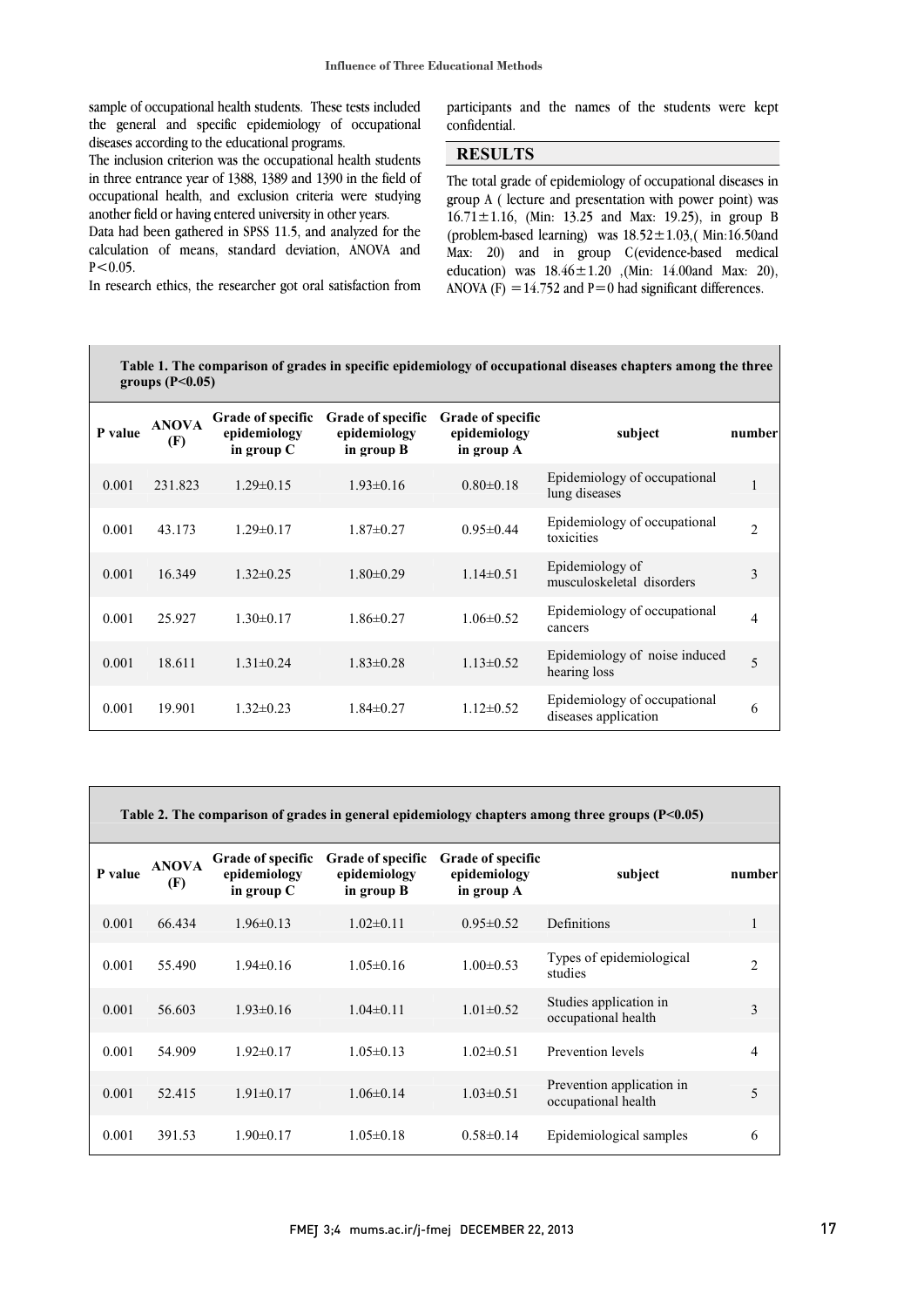Table 1 shows the comparison of grades in specific epidemiology of occupational diseases chapters among the three groups.

 Table 2 shows the comparison of grades in general epidemiology chapters among the three groups.

epidemiology chapters among the tillee groups.<br>In specific epidemiology of occupational diseases ,there was a significant difference between the grade of epidemiology of occupational lung diseases, occupational toxicities, musculoskeletal disorders, occupational cancers, noise induced hearing loss , epidemiology of occupational three groups with  $P = 0.001$  and the highest grade related to group( B) with problem-based learning. The mean of grades were more in musculoskeletal disorders and epidemiology diseases application were significantly different among the of occupational diseases applications.

 In general epidemiology ,the grades of definitions, types of epidemiological studies, studies application in occupational health, prevention levels, prevention application in occupational health, epidemiological samples were  $P=0.001$  and the most in group( C )with evidence-based medical education. The mean of grades were more in significantly different among the three groups with definitions and types of studies.

#### **DISCUSSION**

According to the results, the total grade was the best with problem-based learning educational method.

 The specific epidemiology of occupational diseases learning levels had been promoted in teaching with education and the general epidemiology learning levels had been promoted in teaching with evidence-based medical problem-based learning than evidence-based medical education than problem-based learning.

diseases, disorders. occupational cancers, noise induced hearing loss, epidemiology of occupational diseases application had significant differences and the highest grade related to in In specific epidemiology of occupational diseases: the grade of epidemiology of occupational lung occupational toxicities, musculoskeletal group (B) with problem-based learning.

In general epidemiology, the grade of definitions, types of epidemiological studies, studies application in occupational health, prevention levels, prevention application in significant differences and the most in group(C) with occupational health, and epidemiological samples had evidence-based medical education.

 Group (B) got the highest mean grade of this course with problem-based learning but it seems that this method is the general epidemiology evidence-based medical education is the best educational method. Health ministry' curriculums can be helpful in teaching and learning and writing the best for specific epidemiology of occupational diseases. In course plans, educational standards help, as well.

course pians, equeational standards neip, as well.<br>Groves M. et al. have shown the usefulness of problem- based learning in medical education and had found the effectiveness of this method (3). Butler R. et al. have demonstrated the same results in another study about problem-based learning (4).

 Professors can use problem-based learning in methods of teaching but they should write it in the course plans and share their educational experiences with other professors.

 In this study, students were satisfied with problem-based rearning include and could participate and were active in<br>classes and experienced scientific discussion with other learning method and could participate and were active in students.

 Callis A.N. et al. have found out that problem-based learning was a fit educational method in dental education problem-based learning in another study and they have investigated the relationship between problem-based learning process grades and content acquisition performance in a problem-based learning dental program problem-based learning that included the definitions and distinctions  $(7)$ , Hur Y has shown the difference between the outcomes of active and reflective students in problem- based learning (8), Alghasham A. conducted a study about performance. (9) This article has demonstrated the (5) also Von Bergmann H.C shown the effectiveness of (6), Savery R. et al have talked about the overview of the effect of problem-based learning on students' importance of problem-based learning.

 In another study, the effectiveness of evidence-based medical sciences education was shown. McGuckin C. et al training (12), Assadi S.N. et al demonstrated the effectiveness of evidence-based morning report (13), Patrício M. et al had systematic review of evidence in medical education and clinical medicine (14).This article has shown the usefulness of searched the best evidence medical education in psychiatry evidence-based medical sciences education.

 There were some studies about the use of these new educational methods such as kazemi T. et al study in problem based learning and Dadpour B. et al study in evidence-based decision making. (21, 22)

 This study had some limitations including the number of students with three entrance years to university and searching on internet which was provided. Another study is recommended with more students with the same entrance year.

 This study recommend that for teaching the specific epidemiology of occupational diseases or some clinical chapters, teachers can use problem-based learning and for teaching the general epidemiology they can use evidence- learning is the best educational method for epidemiology of based medical education, but overall, problem-based occupational diseases.

 According to the total grade, the problem-based learning was the best educational method. Problem-based learning occupational diseases and evidence-based medical was more effective for specific epidemiology of education was more effective for general epidemiology.

#### Conflict of interest statement:

The author declares no conflict of interest.

#### **ACKNOWLEDGEMENT**

 The author would like to express his thanks to Mashhad University of Medical Sciences for all the supports.

l  $\overline{a}$